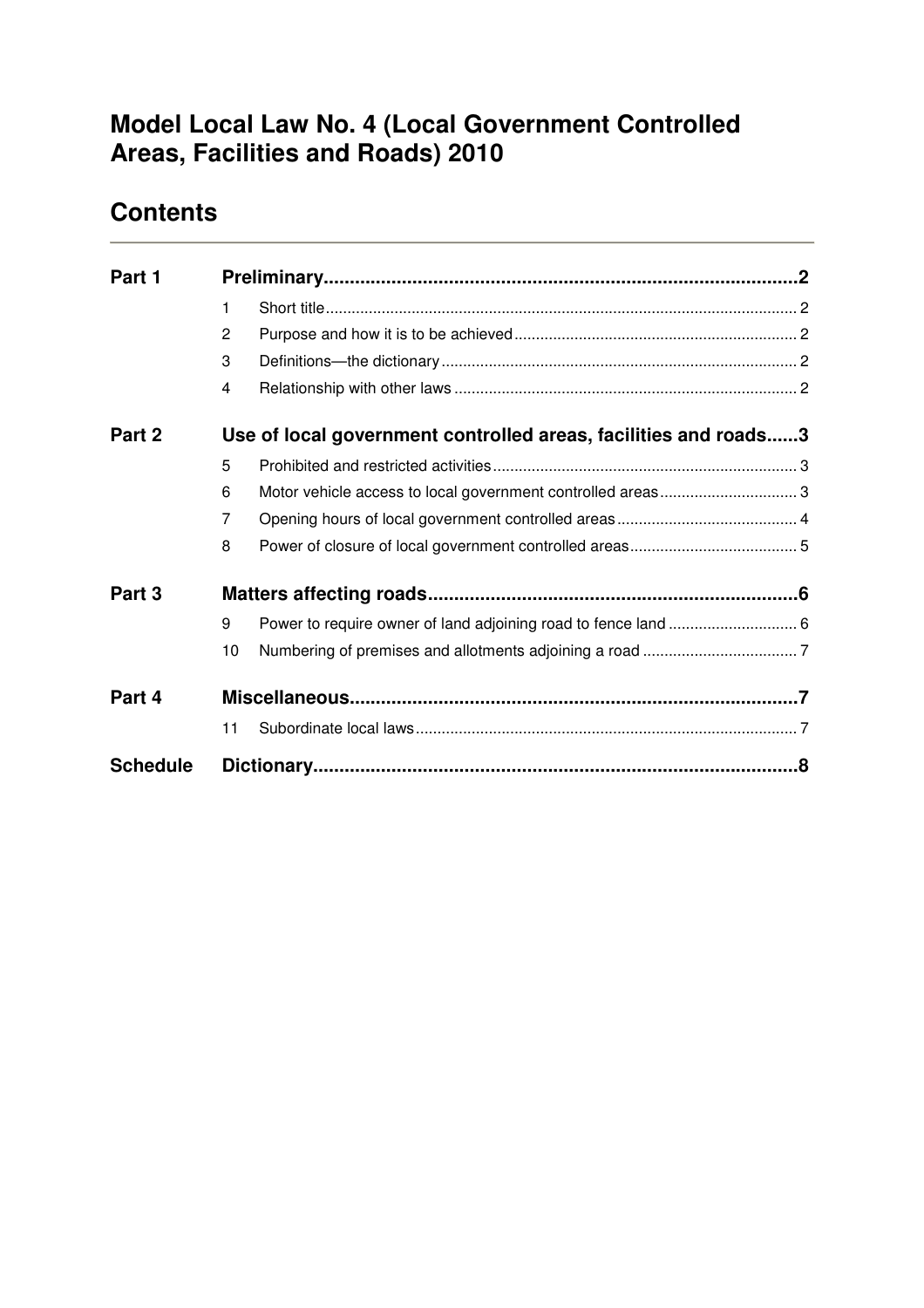## **Part 1** Preliminary

#### **1 Short title**

This model local law may be cited as *Model Local Law No. 4 (Local Government Controlled Areas, Facilities and Roads) 2010.*

#### **2 Purpose and how it is to be achieved**

- (1) The purpose of this local law is to—
	- (a) protect the health and safety of persons using local government controlled land, facilities, infrastructure and roads; and
	- (b) preserve features of the natural and built environment and other aspects of the amenity of local government controlled land, facilities, infrastructure and roads.
- (2) The purpose is to be achieved by providing for—
	- (a) the regulation of access to local government controlled areas; and
	- (b) the prohibition or restriction of particular activities on local government controlled areas or roads; and
	- (c) miscellaneous matters affecting roads.

#### **3 Definitions—the dictionary**

The dictionary in the schedule defines particular words used in this local law.

#### **4 Relationship with other laws**<sup>1</sup>

 $\overline{a}$ 

This local law is—

- (a) in addition to and does not derogate from  $laws<sup>2</sup>$  regulating the use of trust land and roads; and
- (b) is to be read with *Local Law No. 1 (Administration)\_\_ [insert year]*.

<sup>1</sup> This local law and any subordinate local law made under it do not apply to the extent of any inconsistency with a law of the State or the Commonwealth. See the Act, section 27.

<sup>2</sup> Other legislation that may be relevant in the application of this local law includes the *Land Act 1994*, the *Land Regulation 1995* and the *Land Protection (Pest and Stock Route Management) Act 2002*.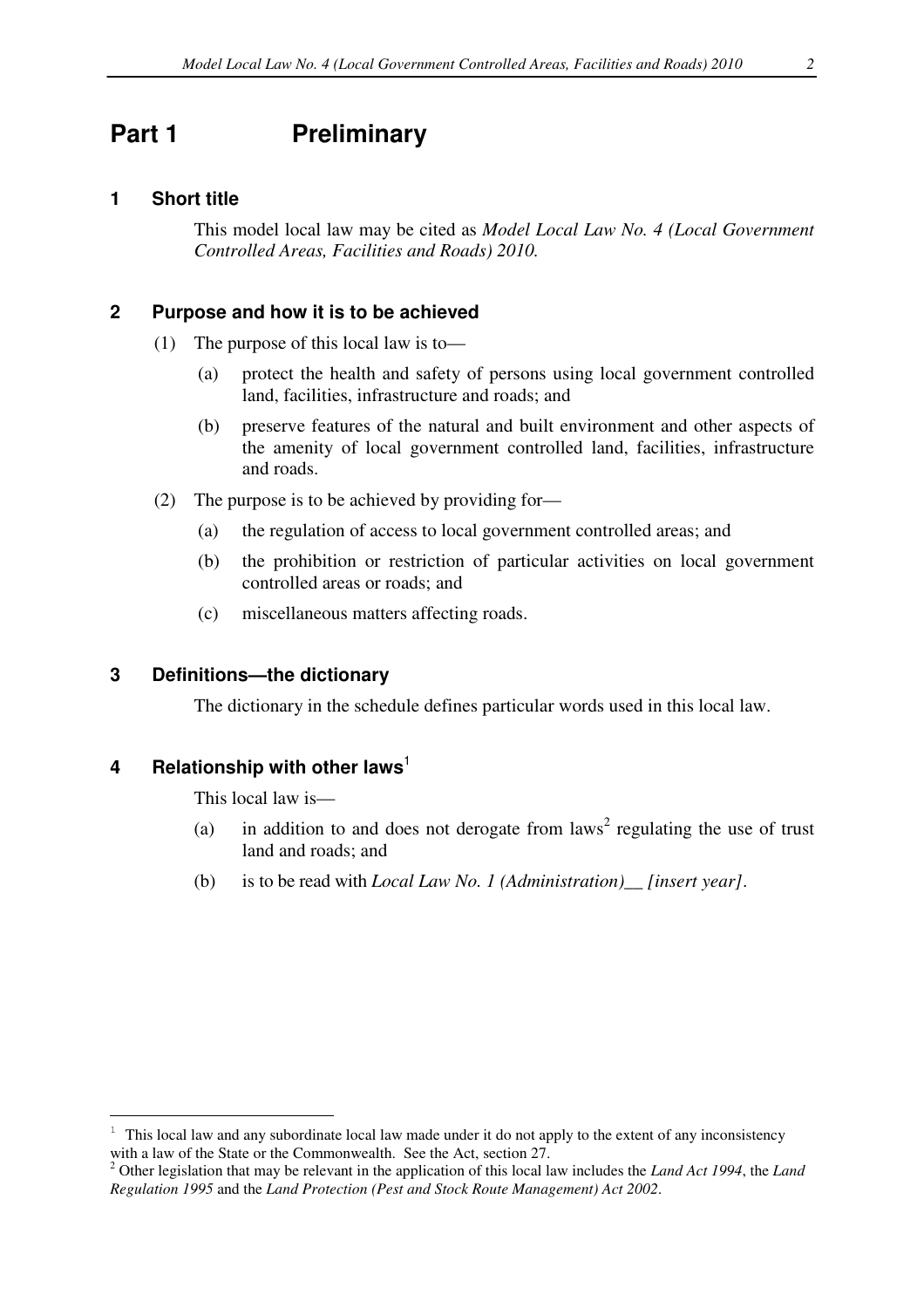## **Part 2 Use of local government controlled areas, facilities and roads<sup>3</sup>**

#### **5 Prohibited and restricted activities**

- (1) The local government may, by subordinate local law, declare an activity to be—
	- (a) prohibited in a local government controlled area or road (a *prohibited activity*); or
	- (b) restricted in a local government controlled area or road (a *restricted activity*).

*Example for paragraph (a)—* 

The local government may declare that the lighting of fires is a prohibited activity in all local government controlled areas, in a particular local government controlled area or in a part of a local government controlled area.

*Example for paragraph (b)-* 

 The local government may declare that the playing of sport generally, or the playing of certain sports, is a restricted activity in that it is restricted to particular times of the day, week, month or year in all local government controlled areas, in a particular local government controlled area or in a part of a local government controlled area.

- (2) The local government must take reasonable steps to provide notice to members of the public regarding restricted activities declared for local government controlled areas or roads.
- (3) In this section—

 $\overline{a}$ 

*reasonable steps* may include the display of a notice at a prominent place within each local government controlled area for which a declaration under subsection  $(1)(b)$  has been made, stating—

- (a) if the declaration relates to the whole area—the restricted activities for the area; and
- (b) if the declaration relates to a part of the area—the restricted activities and a description of the part of the area to which the declaration applies; and
- (c) in general terms, the provisions of subsection (4).
- (4) A person must not engage in a prohibited activity or a restricted activity.

Maximum penalty - 20 penalty units

#### **6 Motor vehicle access to local government controlled areas**

(1) A *motor vehicle access area* is an area within a local government controlled area that is—

<sup>&</sup>lt;sup>3</sup> Local Law No. 1 (Administration)<sub>—</sub> [insert year] deals with activities on local government controlled areas and roads that require the local government's approval, such as commercial use of local government controlled areas and roads, alterations or improvements to local government controlled areas, and other miscellaneous regulated activities.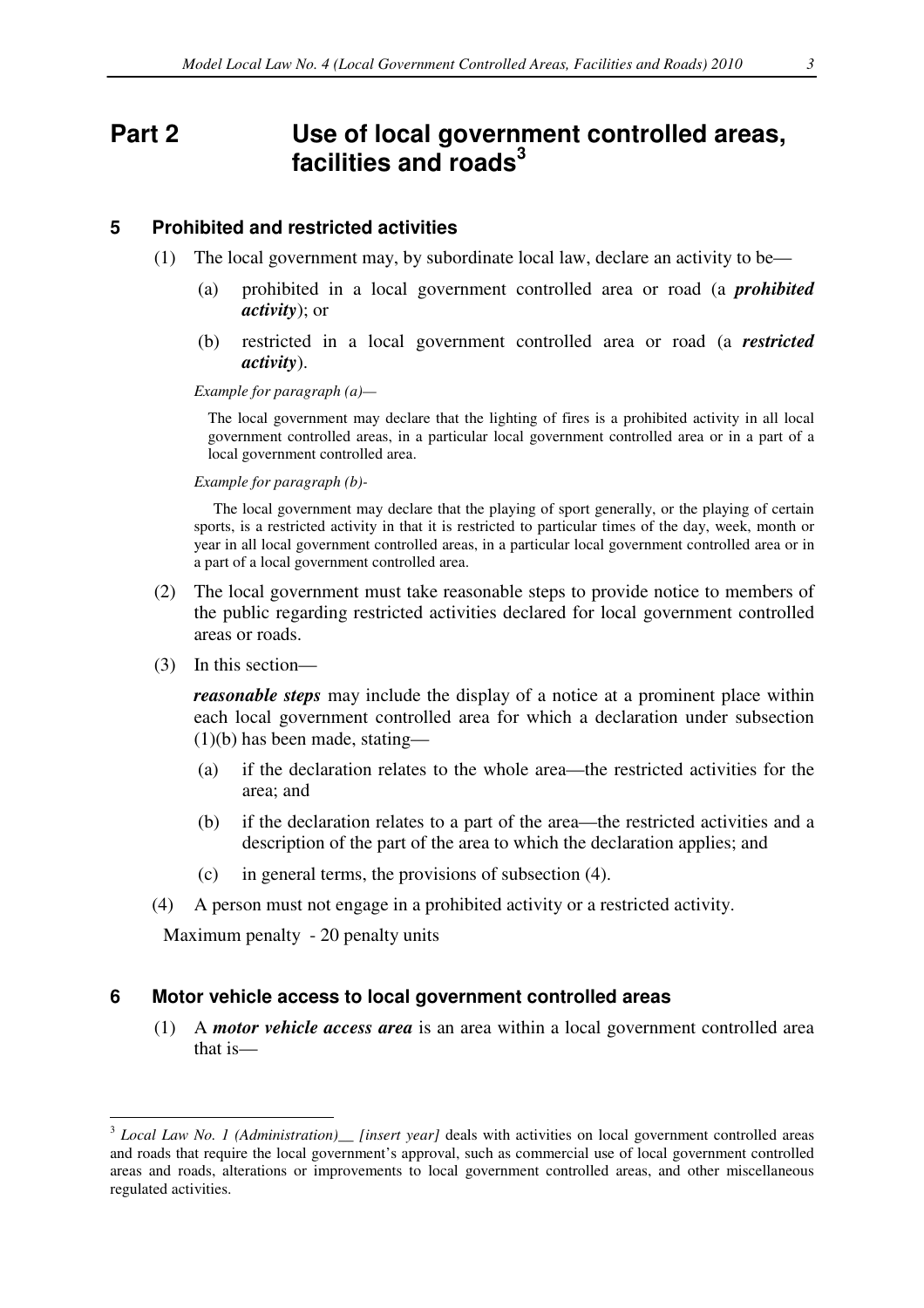- (a) a car park or roadway for which there is no sign or traffic control device indicating that vehicles owned by members of the public are excluded; or
- (b) declared under a subordinate local law for this paragraph as a motor vehicle access area.
- (2) For the purposes of *Local Law No.1 (Administration) \_\_[insert year]*, section 5(b), it is a prescribed activity<sup>4</sup> to bring a motor vehicle onto or drive a motor vehicle on any part of a local government controlled area that is not a motor vehicle access area.
- (3) The local government may, by subordinate local law, declare a specific type of motor vehicle (a *prohibited vehicle*) as prohibited in a specified motor vehicle access area.
- (4) For the purposes of *Local Law No.1 (Administration) \_\_[insert year]*, section 5(b), it is a prescribed activity<sup>5</sup> to bring a prohibited vehicle onto or drive a prohibited vehicle on the specified motor vehicle access area.
- (5) However, subsections (2) and (4) do not apply for an emergency vehicle.
- (6) The local government must take reasonable steps to provide notice to members of the public regarding—
	- (a) declarations of motor vehicle access areas under subsection (1)(b); and
	- (b) declarations of prohibited vehicles under subsection (3).
- (7) In this section—

*emergency vehicle* includes the following—

- (a) an ambulance;
- (b) a fire-engine;
- (c) a police vehicle;
- (d) another vehicle, including a tow truck, helicopter or mobile crane, if used in circumstances of an emergency.

*reasonable steps* include, as a minimum, the display of a notice at a prominent place within each declared motor vehicle access area stating—

- (a) a description of the declared motor vehicle access area; and
- (b) a description of prohibited vehicles for the area; and
- (c) in general terms, the provisions of subsections (2) and (4).

#### **7 Opening hours of local government controlled areas**

(1) The local government may, by subordinate local law, declare the times when a local government controlled area is open to the public (the *opening hours*).

 $\overline{a}$ 

<sup>4</sup> *Local Law No.1 (Administration) \_\_[insert year]*, section 6, creates an offence for a person to undertake a prescribed activity without a current approval granted by the local government. Section 7 requires that the approval be obtained under part 2 of that local law.

<sup>5</sup> See footnote 3.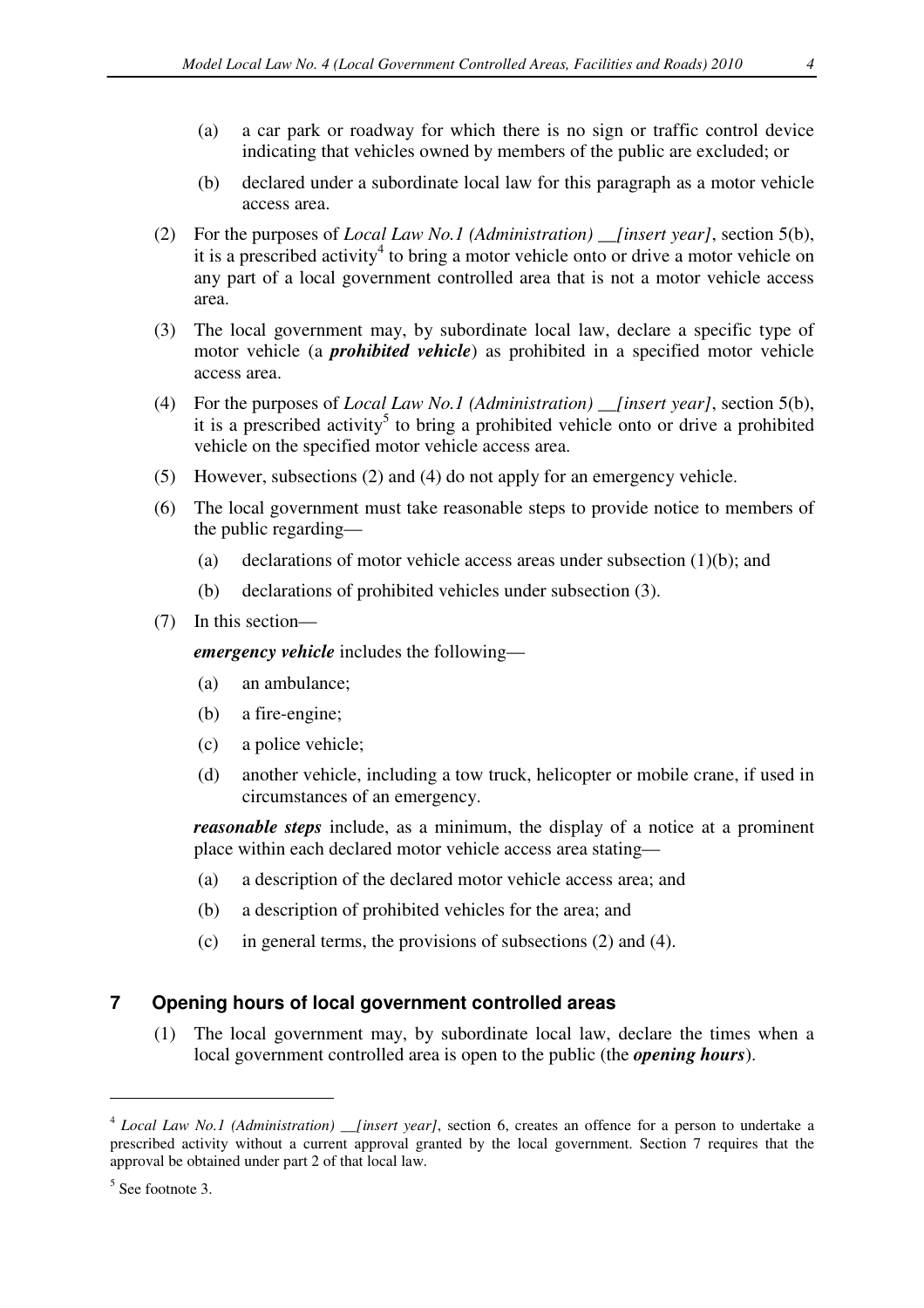(2) A person must not enter or remain in a local government controlled area outside the opening hours unless the person is authorised to do so by the chief executive  $of \ddot{f} \text{icer}^6$ .

Maximum penalty for subsection (2)—20 penalty units.

(3) If the local government declares the opening hours for a local government controlled area under subsection (1), it must place a notice showing the opening hours at each public entrance to the area.

### **8 Power of closure of local government controlled areas**

- (1) The local government may, by resolution, temporarily close a local government controlled area to public access—
	- (a) to carry out construction, maintenance, repair or restoration work; or
	- (b) to protect the health and safety of a person or the security of a person's property; or
	- (c) because of a fire or other natural disaster; or
	- (d) to conserve or protect the cultural or natural resources of the area or native wildlife.
- (2) A resolution under subsection (1)—
	- (a) must state a period, not greater than 6 months, during which the area will be closed; and
	- (b) must be revoked by the local government as soon as practicable after the local government becomes satisfied that the reason for making the resolution no longer exists.
- (3) The local government may, by subordinate local law, permanently close a local government controlled area to public access for any of the following reasons—
	- (a) the conservation of the cultural or natural resources of the area, including, for example—
		- (i) to protect significant cultural or natural resources; or
		- (ii) to enable the restoration or rehabilitation of the area; or
		- (iii) to protect a breeding area for native wildlife; or
		- (iv) to manage a significant Aboriginal area in the area in a way that is consistent with Aboriginal tradition; or
		- (v) to manage a significant Torres Strait Islander area in the area in a way that is consistent with Island custom;
	- (b) protection of the health and safety of members of the public;
	- (c) protection of a facility or service in the area, including, for example, infrastructure, water supply facilities or power generating equipment;
	- (d) protection of the amenity of an area adjacent to the area;

 $\overline{a}$ 

<sup>6</sup> See definition of *chief executive officer* in the Act, schedule 4.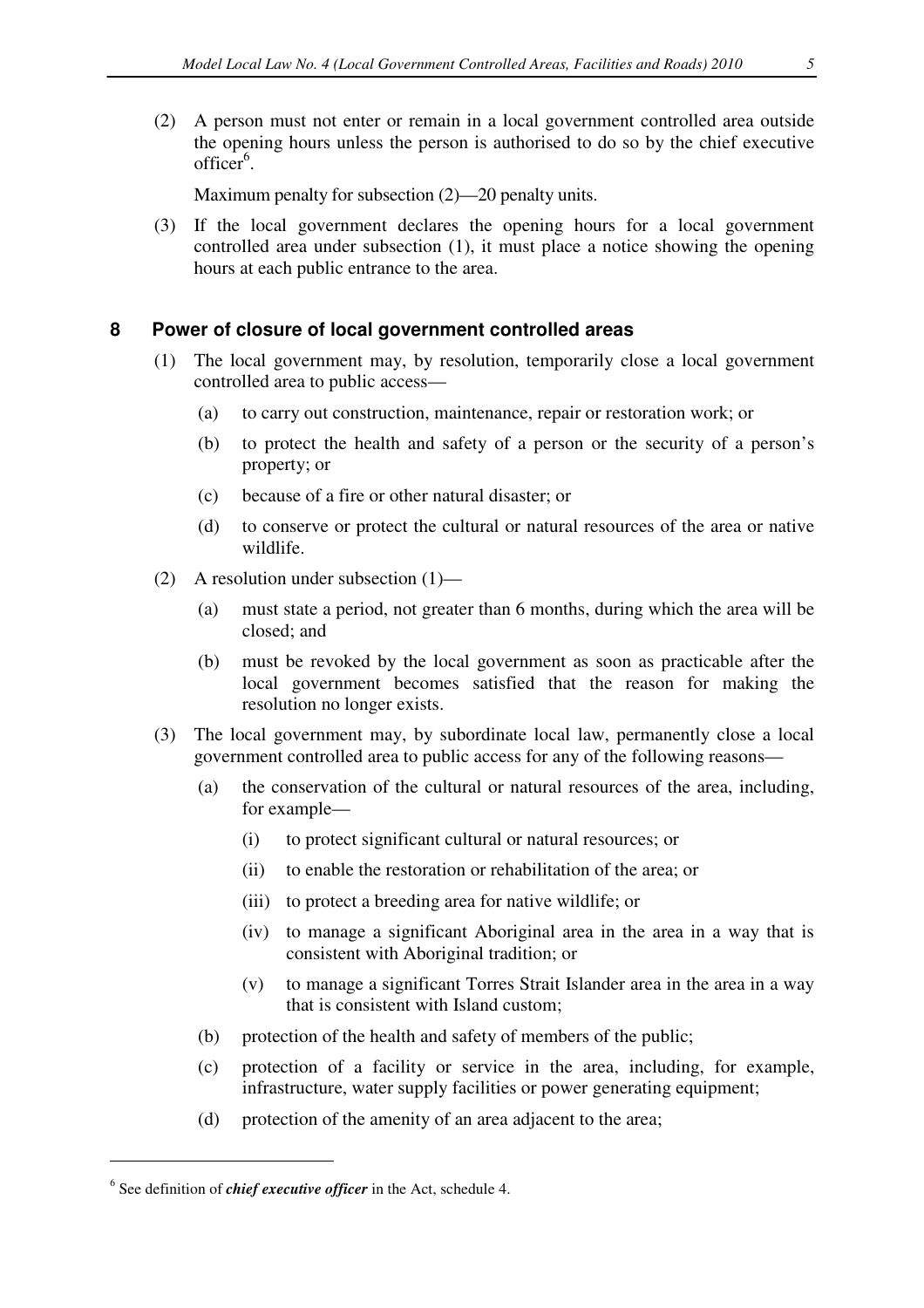- (e) the orderly or proper management of the area.
- (4) If the local government closes a local government controlled area under subsections (1) or (3), it must place at each public entrance to the area a notice of the closure, including a statement of the duration of the closure.

*Example—* 

If the local government closes an area that is part of a wider local government controlled area, it must place notices at each public entrance to the closed area.

(5) A person must not enter or remain in a local government controlled area while it is closed to public access under this section, unless the person is authorised to do so by the chief executive officer.

Maximum penalty for subsection (5)—20 penalty units.

(6) In this section—

*significant Aboriginal area* see the *Aboriginal Cultural Heritage Act 2003*, section 9.

*significant Torres Strait Islander area* see the *Torres Strait Islander Cultural Heritage Act 2003*, section 9.

## **Part 3 Matters affecting roads**

#### **9 Power to require owner of land adjoining road to fence land**

- (1) This section applies if, in the local government's opinion, it is necessary for land adjoining a road to be fenced to prevent the risk of—
	- (a) animals escaping from the land onto the road; or
	- (b) interference with the safe movement of traffic or the safe use of the road.
- (2) The local government may, by giving a compliance notice<sup>7</sup> to the owner—
	- (a) if the land is not currently fenced—require the owner to fence the land; or
	- (b) if a current fence on the land is in disrepair—require the owner to repair or replace the fence.
- (3) The local government may, by subordinate local law, set out the minimum standards with which the fence must comply.
- (4) In this section—

 $\overline{a}$ 

*animal* does not include a native animal, feral animal or pest animal.  *feral animal* see *Animal Care and Protection Act 2001*, section 42.  *pest animal* see *Animal Care and Protection Act 2001*, section 42*.*

<sup>&</sup>lt;sup>7</sup> See *Local Law No.1 (Administration)* \_\_ [insert year], section 27, regarding the requirements for compliance notices.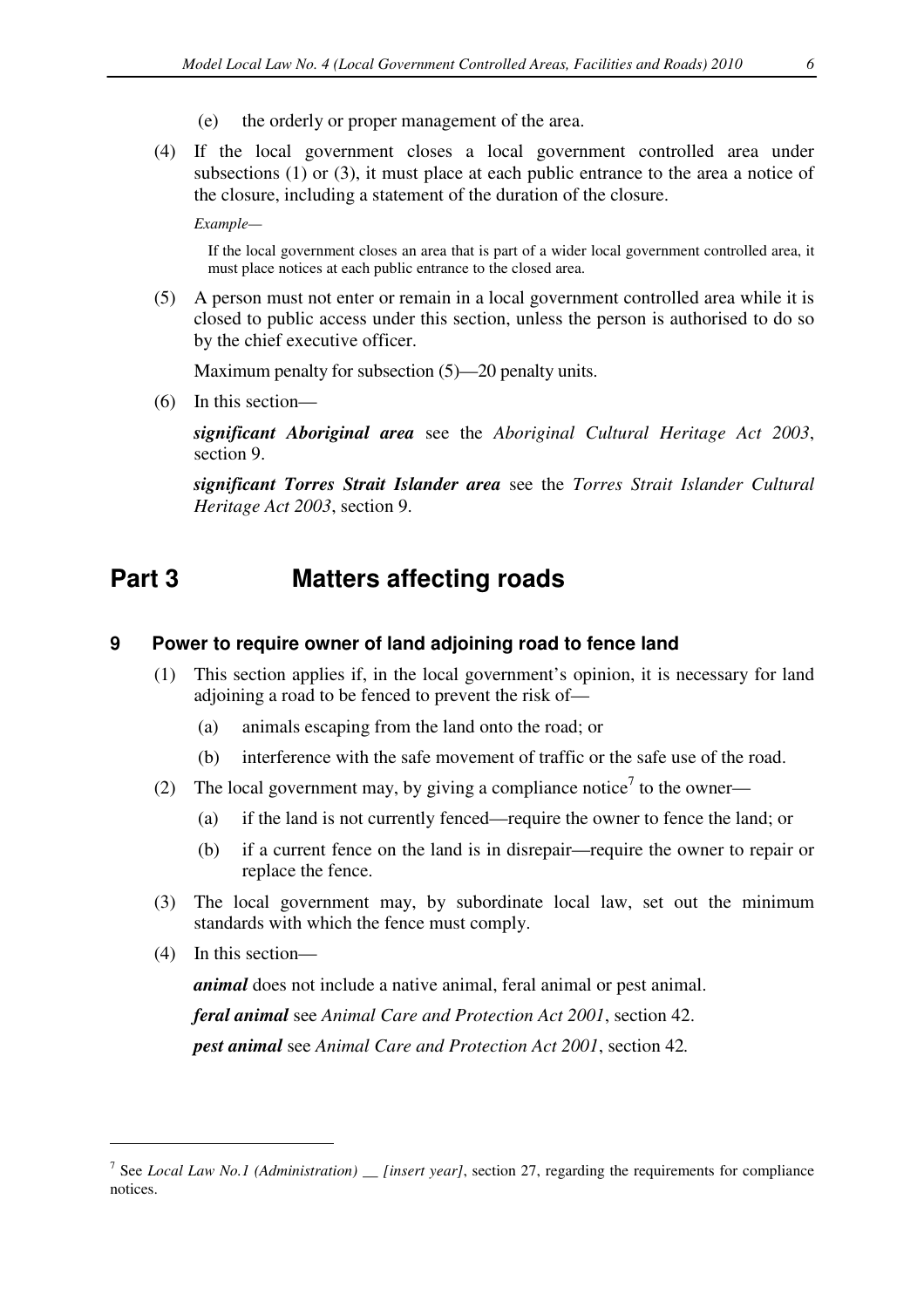### **10 Numbering of premises and allotments adjoining a road<sup>8</sup>**

 (1)An owner of land must not adopt a number for a building or allotment that is inconsistent with a numbering system adopted by the local government under this section.

Maximum penalty for subsection (1)—10 penalty units.

(2) An owner of land (other than vacant land) must display the number allocated so as to be easily identified from the adjoining road.

Maximum penalty for subsection (2)—10 penalty units.

## **Part 4 Miscellaneous**

### **11 Subordinate local laws**

The local government may make subordinate local laws about—

- (a) the declaration of prohibited activities or restricted activities;<sup>9</sup> or
- (b) the declaration of motor vehicle access areas; $^{10}$  or
- (c) the declaration of prohibited vehicles;  $11$  or
- (d) the opening hours for a local government controlled area;<sup>12</sup> or
- (e) closing a local government controlled area to public access;<sup>13</sup> or
- (f) minimum standards for fences on land adjoining a road.<sup>14</sup>

<sup>&</sup>lt;sup>8</sup> See the Act, section 60, regarding control of roads by a local government.

 $9^9$  See section 5(1).

 $10$  See section 6(1).

 $11$  See section 6(3).

 $12$  See section 7(1).

 $13$  See section 8(3).

 $14$  See section 9(3).